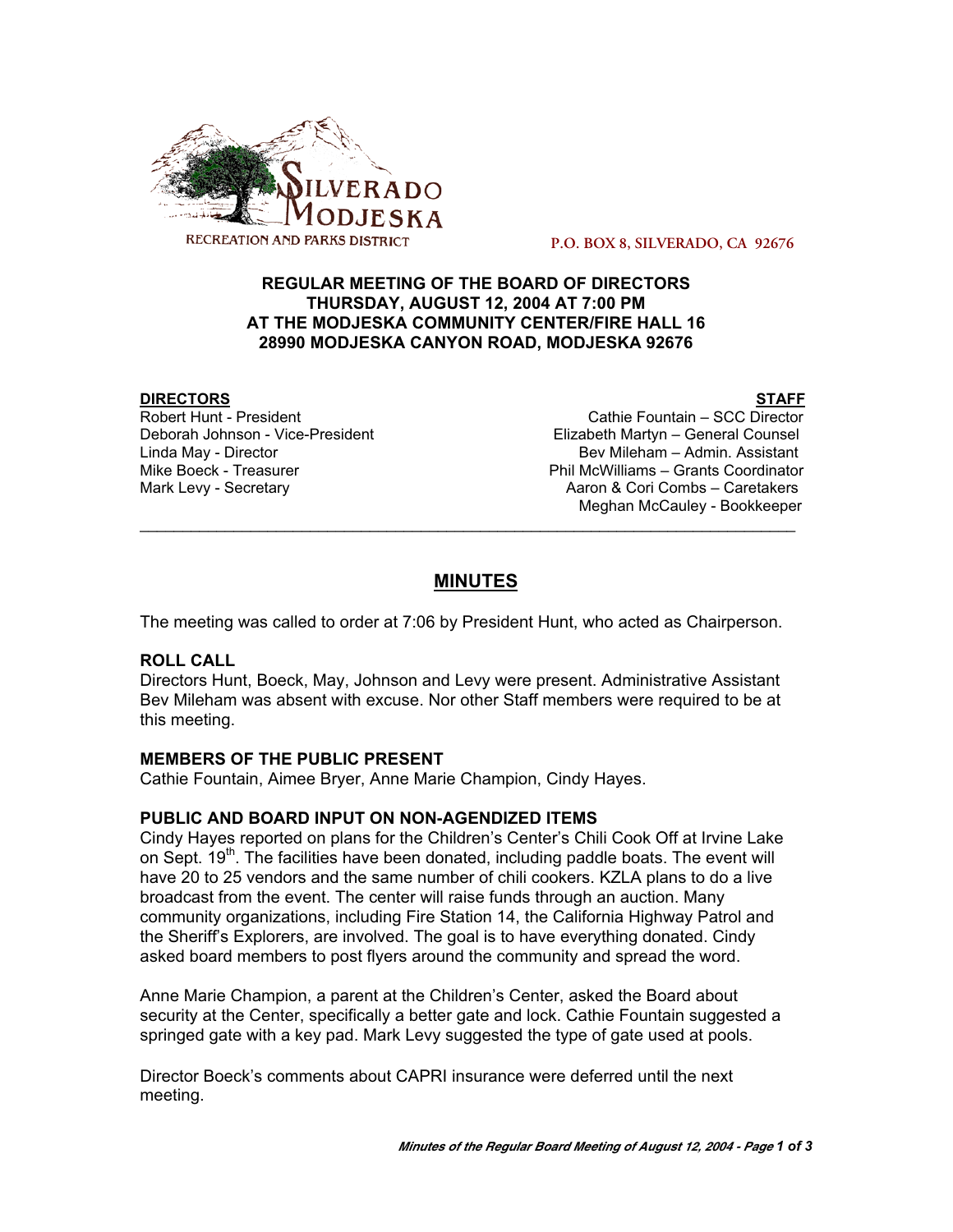# **CONSENT CALENDAR**

Correspondence- The Board discussed anticipated budget cuts as a result of the newly approved state budget.

**1st ACTION:** Director Boeck made a motion to approve the Consent Calendar, with approval of July 8 Minutes. Director Levy seconded. Unanimously approved

### **PAYMENT OF DISTRICT BILLS**

#### **Approval of Transmittals**

**2nd ACTION:** Director Boeck made a motion to approve payment of transmittal 07-04C in the amount of \$2,280.26, with \$780.50 to Santiago County Water District; \$509.76 to Southern California Edison; \$40.00 to Home Depot; \$80.00 to Phil McWilliams; \$500.00 to County of Orange, Auditor-Controller, and \$370.00 to CARPD. Director Johnson seconded. Unanimously approved

**3rd ACTION:** Director Boeck made a motion to approve payment of transmittal 07-04D, \$100.00; \$50.00 each to Directors Boeck and Levy for Directors fees for the Board Meeting of July 8, 2004. Director Johnson seconded. Unanimously approved.

**4th ACTION:** Director Boeck made a motion to approve payment of transmittal 07-04E, \$299.28, with \$49.28 to SBC and \$250.00 to Snyder & Associates. Director Johnson seconded. Unanimously approved.

**5th ACTION:** Director Boeck made a motion to approve payment of transmittal 08-04A, \$1,370.94, with \$210.94 to Ware Disposal; \$185.00 to Snyder & Associates; \$650.00 to Hale & Company, and \$325.00 to Meghan McCauley. Director Johnson seconded. Unanimously approved.

#### **COMMITTEE REPORTS**

#### **Trails and Open Space**

Director Boeck presented color-coded maps and a preliminary narrative describing trails proposed for inclusion in the SMRPD master plan. The Board discussed the trails and the presentation of information. Director May complimented Director Boeck and Dana Judd on their hard and excellent work. The Board also discussed steps to finalize the plan and next steps.

#### **Silverado Children's Center**

The Board reviewed the troubling financial situation at the Center. Director Hunt pointed out that the financial pressure resulted from credit card balances that had not been included in the statements; high workmen's compensation bills, and an expensive summer program. Belt tightening measures will be taken. Director May asked the oversight committee to take a close look at tuition income.